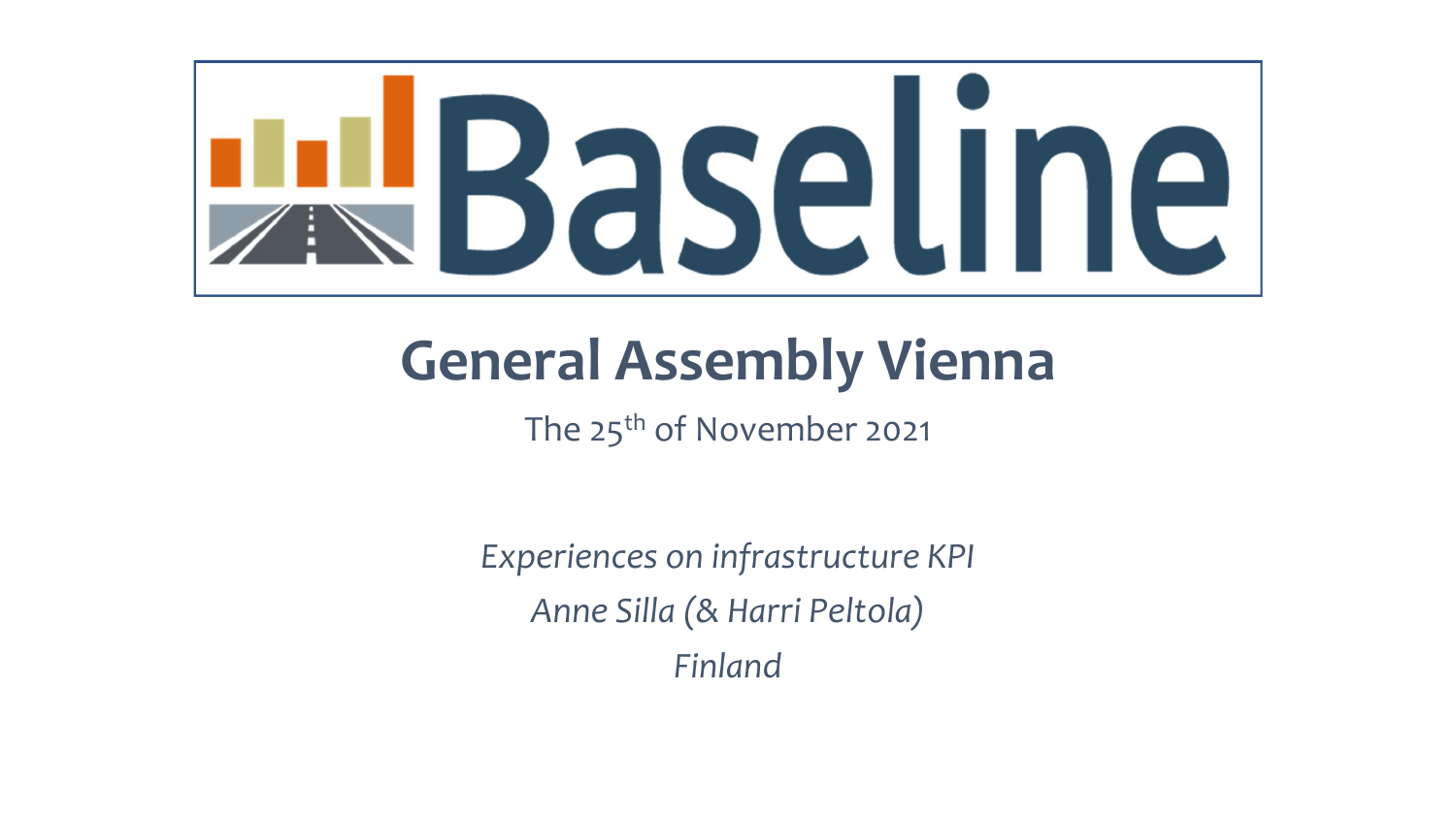## Road safety situation in Finland



- Sources: Statistics Finland (year 2020 data still preliminary)
- Police reported accidents
- Separation of serious injuries (MAIS3+) since 2014

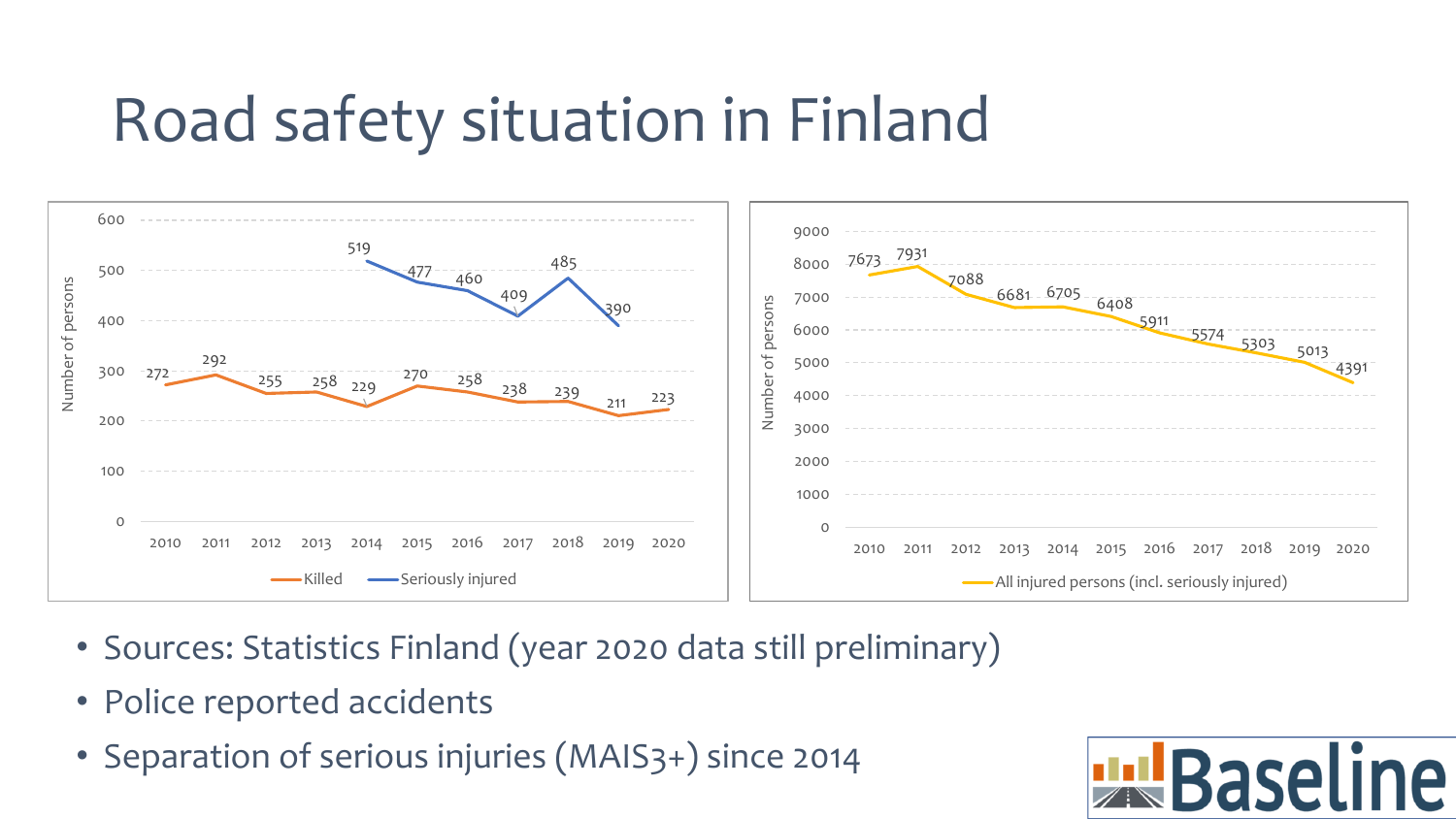## Road network characteristics in Finland

|                         | Length, | AADT,        | <b>Accident costs</b> |                |
|-------------------------|---------|--------------|-----------------------|----------------|
| <b>Road Class</b>       | km      | vehicles/day | c/vehicle km          | 1000€/km, year |
| Class I main roads      | 9,000   | 6,000        | 1.6                   | 36             |
| Class II main roads     | 5,000   | 2,900        | 2.0                   | 21             |
| <b>Regional roads</b>   | 13,000  | 1,400        | 2.5                   | 13             |
| <b>Connecting roads</b> | 51,000  | 300          | 3.0                   | 4              |
| All public roads*       | 78,000  | 1,300        | 2.1                   | 10             |

\*Excluding 350,000 km of private roads and 26,000 km of streets

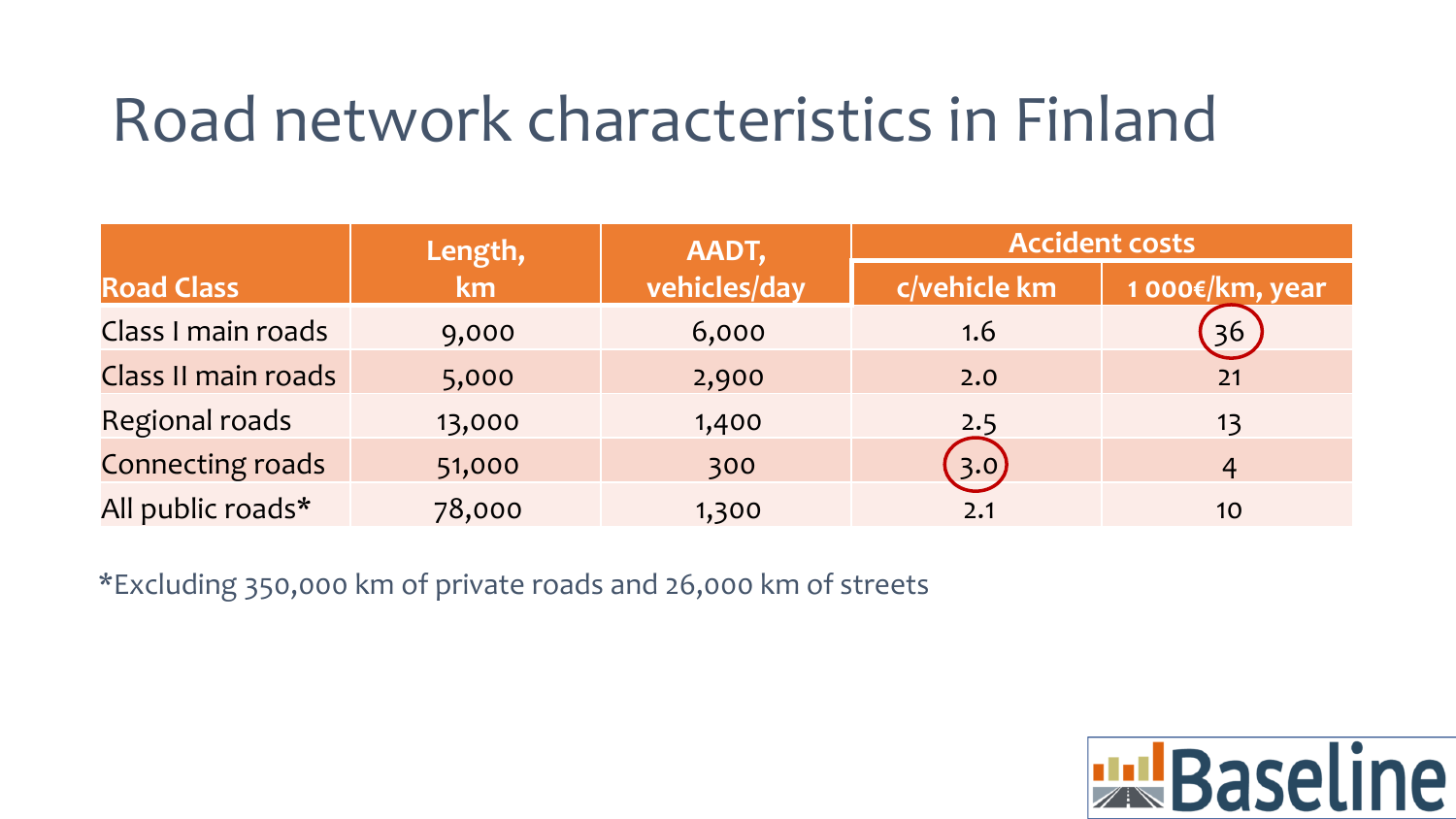## Distribution of serious injuries\* by accident type

|                         |               |                | <b>Pedestrian or</b> |              |
|-------------------------|---------------|----------------|----------------------|--------------|
| <b>Road Class</b>       | <b>Single</b> | <b>Head-on</b> | bicycle              | <b>Other</b> |
| Class I main roads      | 23%           | 37%            | 10%                  | 30%          |
| Class II main roads     | 26%           | $31\%$         | 15%                  | 28%          |
| <b>Regional roads</b>   | 40%           | 20%            | 16%                  | 23%          |
| <b>Connecting roads</b> | 58%           | 13%            | 15%                  | 13%          |
| All public roads        | 36%           | 27%            | 13%                  | 24%          |

\*Killed or seriously injured (MAIS3+)

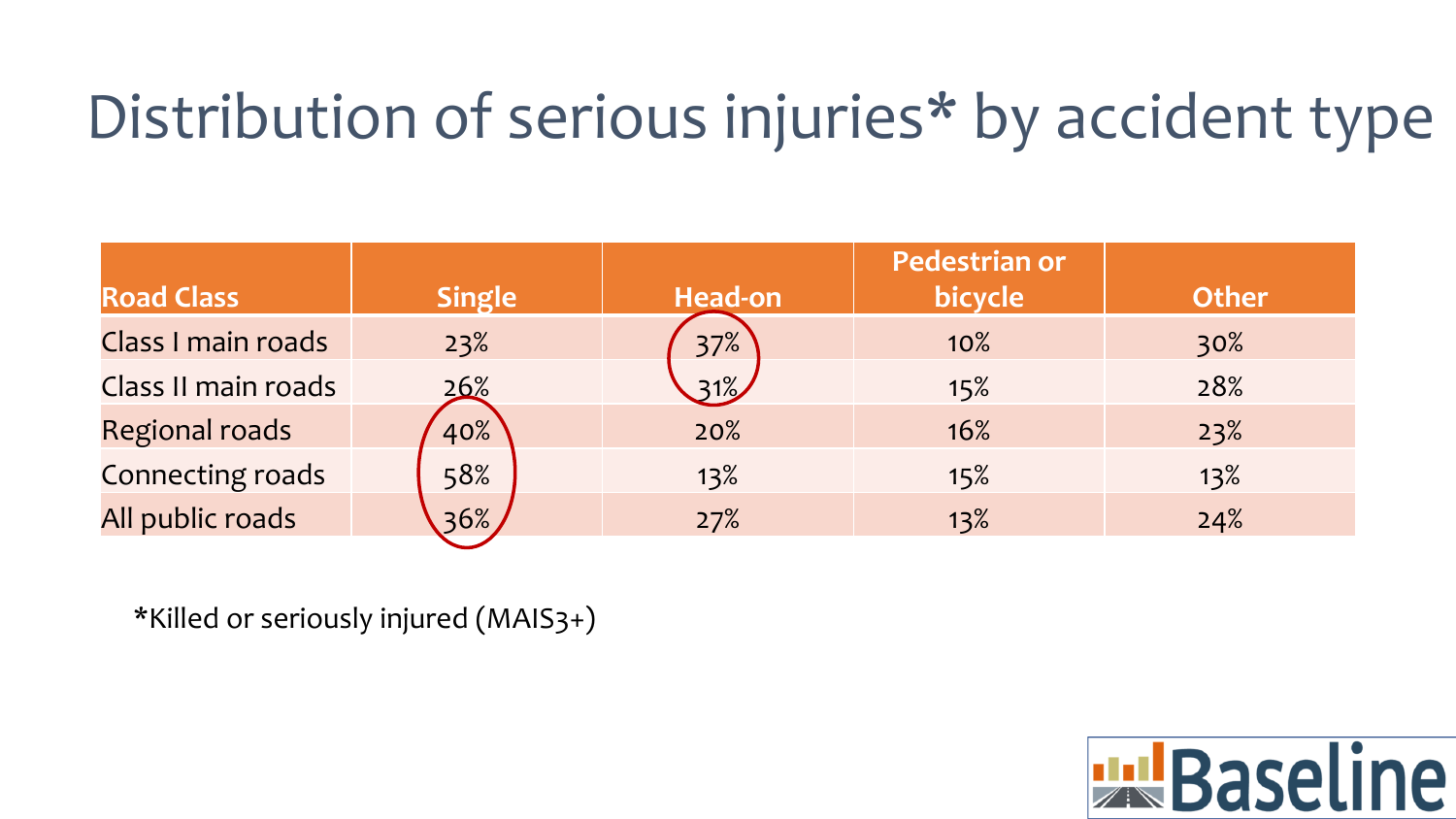## Estimation of safety using Empirical Bayes method

- TARVA tool\* is used to estimate the safety of all public roads in Finland
- Reliable safety forecast is needed for estimating the safety effects of road improvements
- Precise injury figures by severity enables calculation of accident costs by road section (average length 5.5 km) ➢Minimise random variation



**ELL** Baseline

**injuries** by road section

Reasonable simple

\*Details at AAP article: <https://doi.org/10.1016/j.aap.2013.04.008>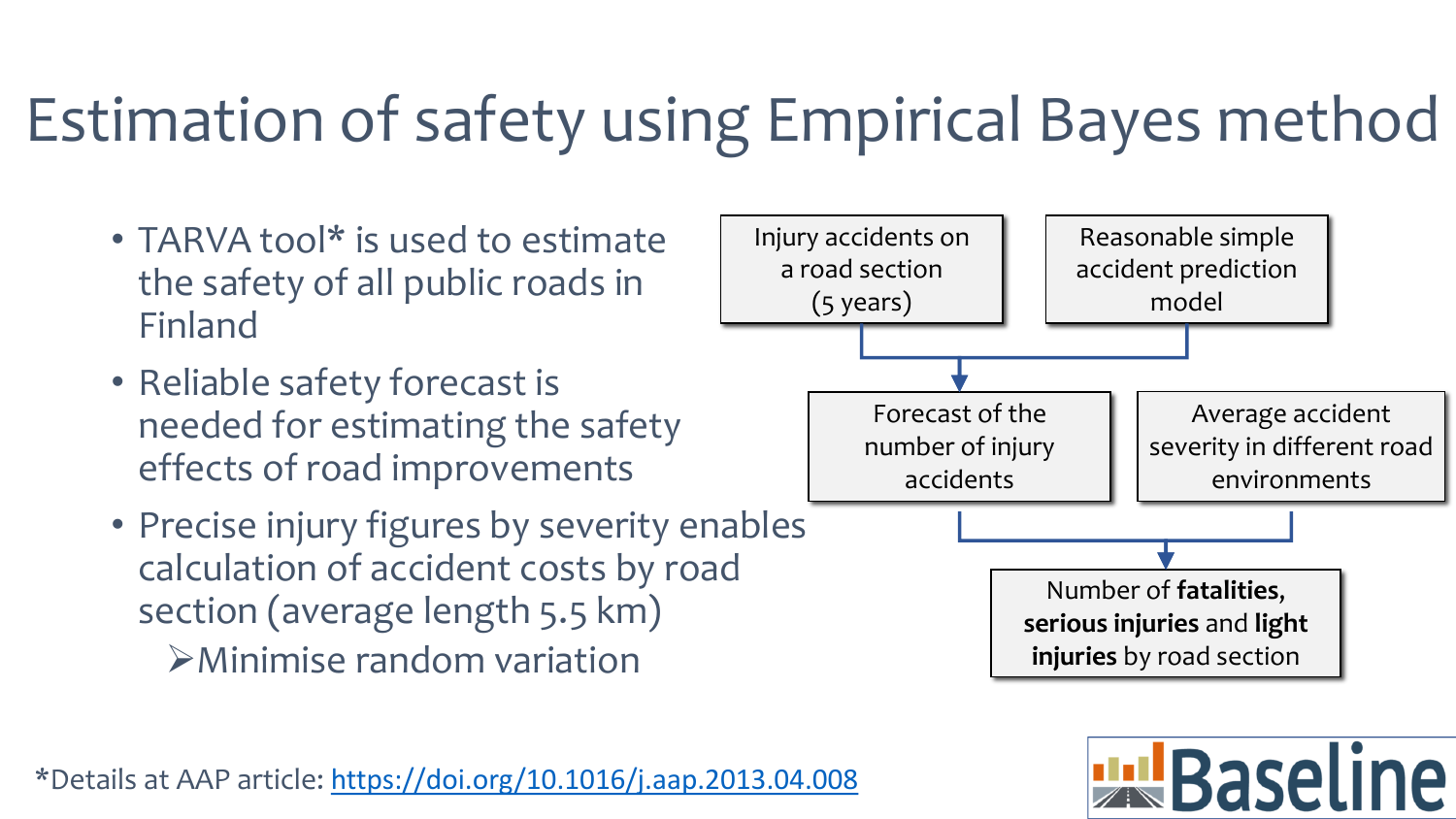## Injuries and their costs on public roads\*

| <b>Consequence</b> | Yearly number | Average cost, $\overline{\mathsf{k}\epsilon}$ Total, M $\epsilon$ /year |     | <b>Share, %</b> |
|--------------------|---------------|-------------------------------------------------------------------------|-----|-----------------|
| Death              | 162           | 2,565                                                                   | 416 | 44%             |
| Serious injury     | 258           | 1,269                                                                   | 327 | 34%             |
| Light injury       | 2,691         |                                                                         | 206 | 22%             |

\*Average for years 2016–2020

Source for accident costs: Finnish Transport Infrastructure Agency (2020) [https://julkaisut.vayla.fi/pdf12/vj\\_2020-48\\_tie-rautatieliikenteen\\_hankearvioinnin\\_web.pdf](https://julkaisut.vayla.fi/pdf12/vj_2020-48_tie-rautatieliikenteen_hankearvioinnin_web.pdf)

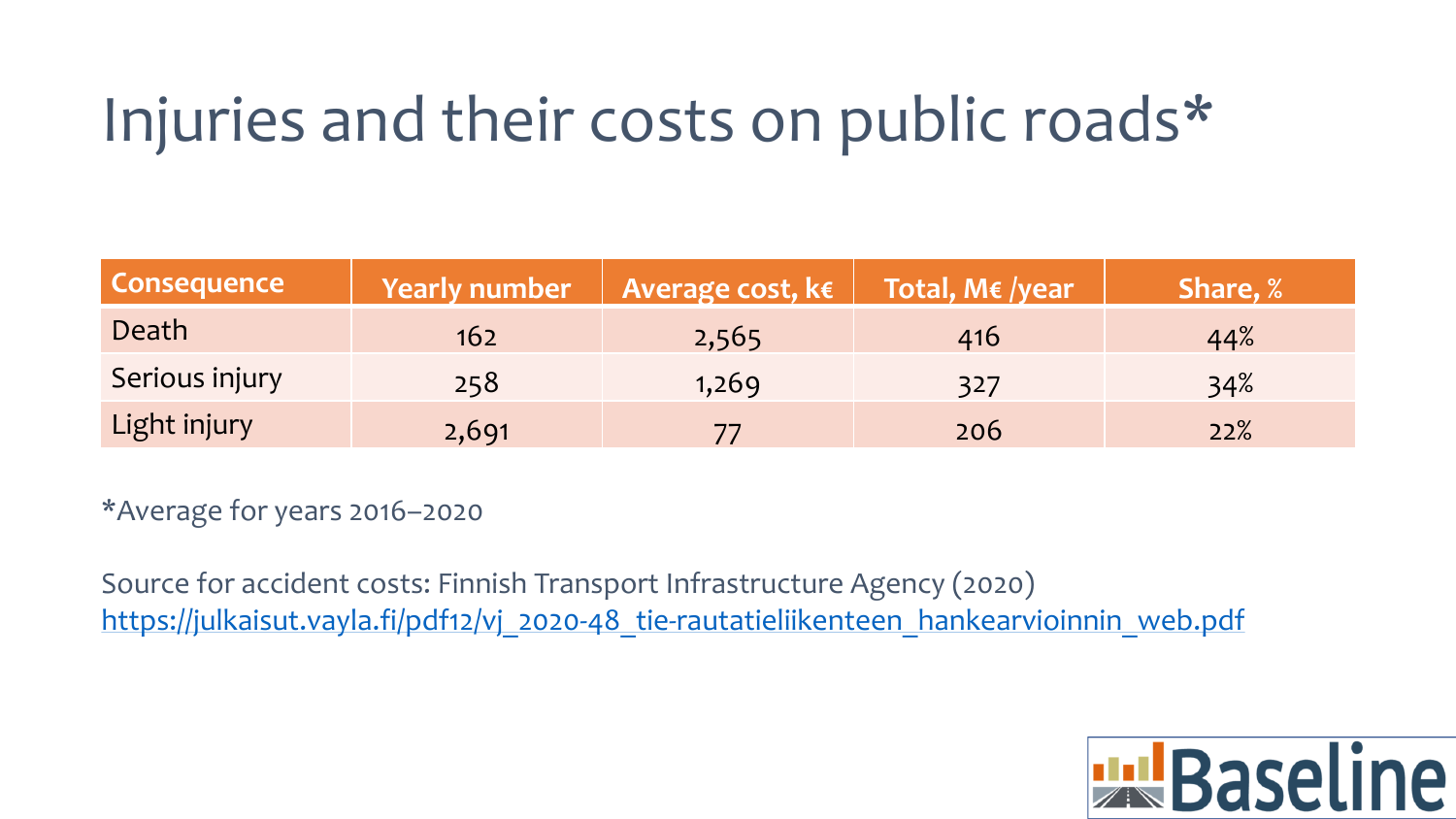## KPI definition − KPIs 1 & 2

Roads with a safety rating above an agreed threshold\*

\*KPI 1: % of the distance driven

KPI 2: % of the road network length

- **Accident costs (€/vehicle km) under the threshold**
- Threshold definition: The proportion of road length in each road class falling under the **10/20**/50th percentiles of accident costs
- The idea is to keep the thresholds based on accident costs from 2016–2020 for future comparisons
- Review of accident costs is done separately for each road section (average length ~5.5 km) <u> Il Baseline</u>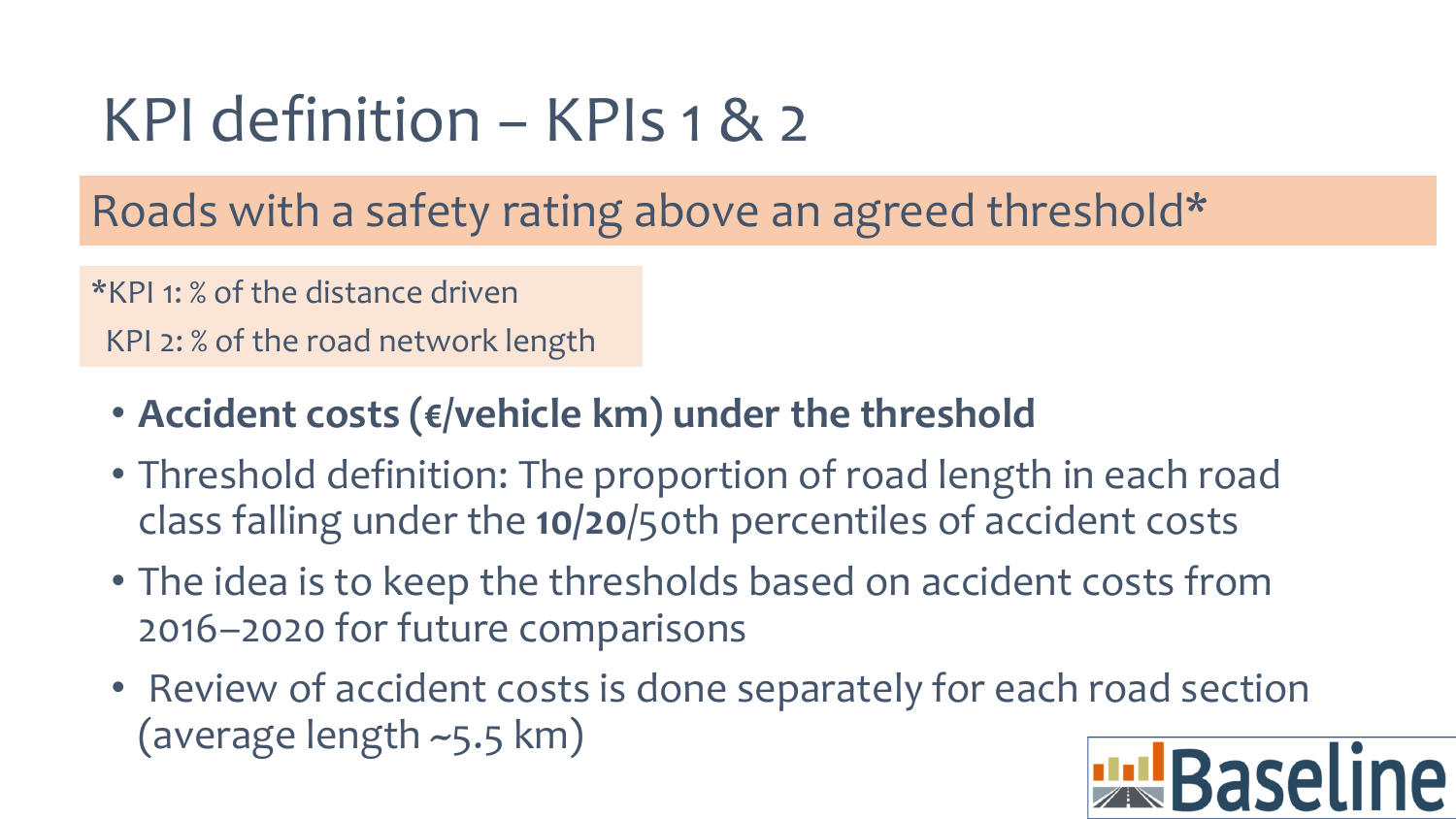## Roads with accident costs lower than 10% / 20% percentile (2021)

### **KPI 1: Rated safe as a percentage of the distance driven**

| <b>Criteria</b> | <b>Class I</b><br>main roads | <b>Class II</b><br>main roads | <b>Regional</b><br>roads | <b>Connecting</b><br>roads | <b>All public</b><br>roads |
|-----------------|------------------------------|-------------------------------|--------------------------|----------------------------|----------------------------|
| 10% percentile  | 32.6%                        | 45.5%                         | 39.0%                    | 44.4%                      | 37.4%                      |
| 20% percentile  | 53.0%                        | 54.2%                         | 53.1%                    | 59.8%                      | 54.2%                      |

#### **KPI 2: Rated safe as a percentage of the road length**

| <b>Criteria</b> | <b>Class I</b><br>main roads | <b>Class II</b><br>main roads | Regional<br>roads | <b>Connecting</b><br>roads | All public<br><i>roads/</i> |
|-----------------|------------------------------|-------------------------------|-------------------|----------------------------|-----------------------------|
| 10% percentile  | 10.0%                        | 10.0%                         | 10.0%             | 10.0%                      | 10.0%                       |
| 20% percentile  | 20.0%                        | 20.0%                         | 20.0%             | 20.0%                      | 20.0%                       |

Safety rating = Accident costs ( $\varepsilon$ /vehicle km)

## **En Baseline**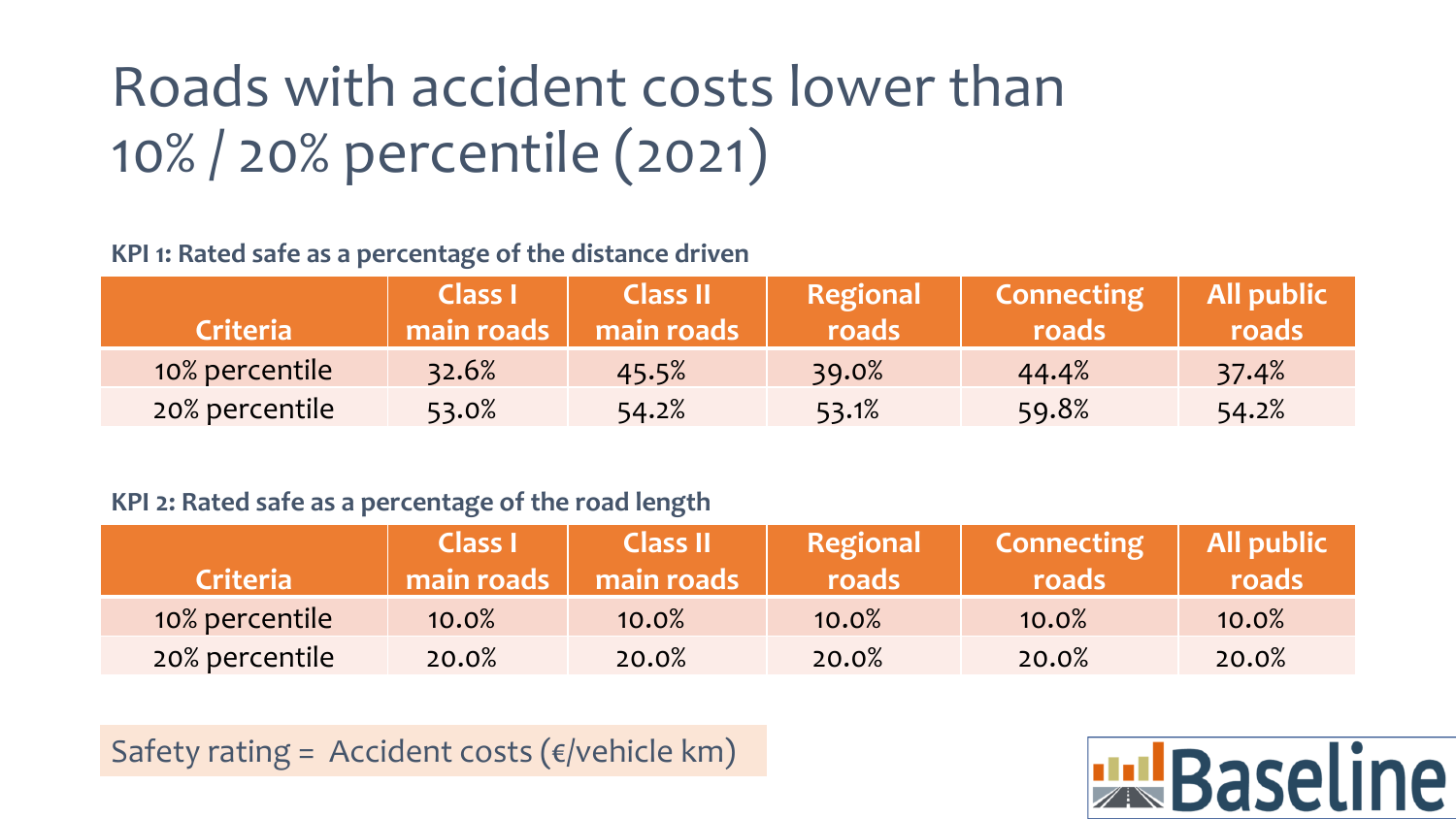# Safe Class I main roads in southern Finland

### − by accident cost (20%)



Map representations

Source: TARVA tool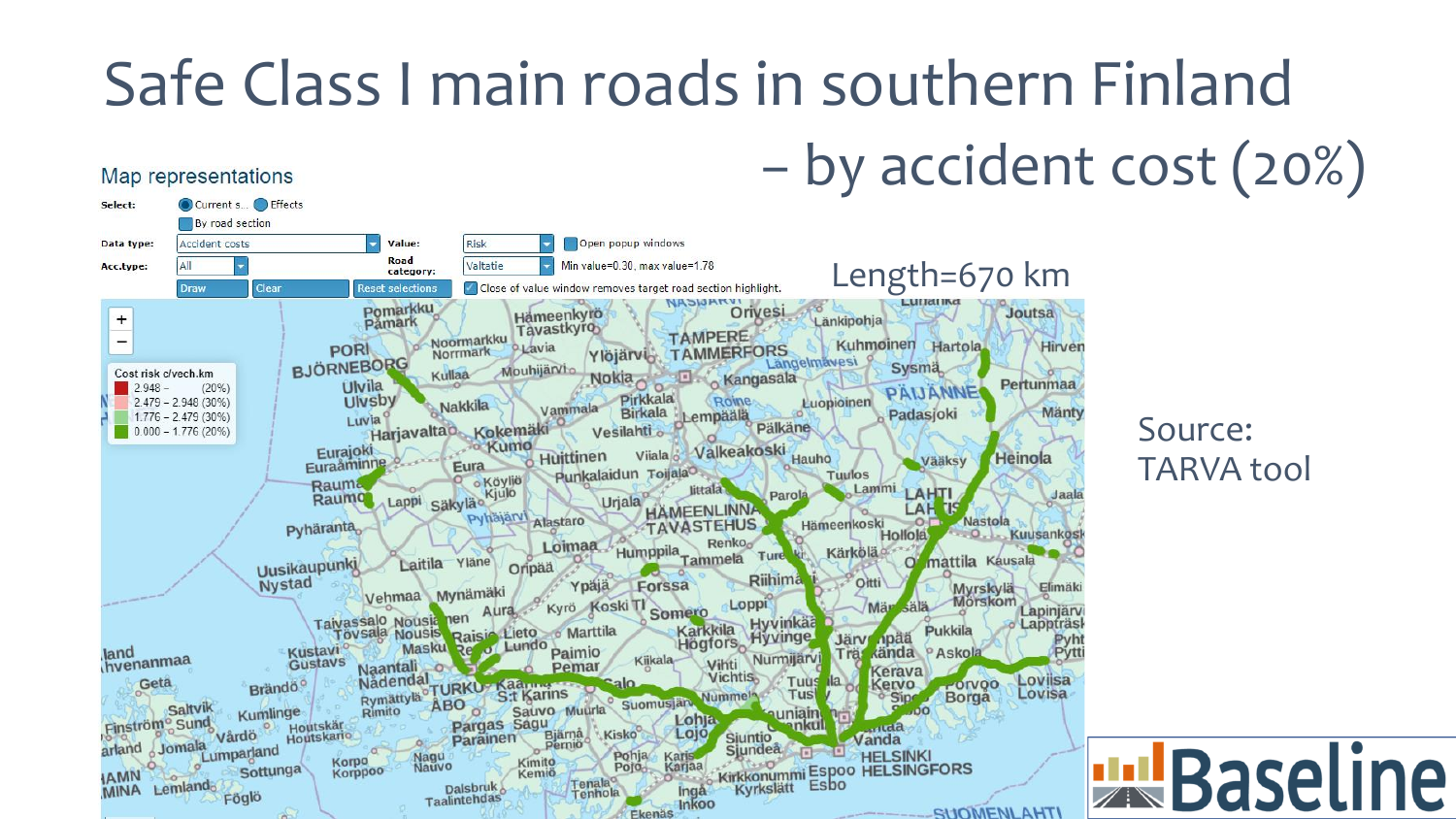## KPI definition − KPIs 3 & 4

Roads with opposite traffic separation or speed limit equal or lower than xx km/h\*

\*KPI 3: % of the distance driven over roads KPI 4: % of the road network length of roads

- Threshold is defined so that the following roads are considered safe:
	- Maximum speed limits of **50**/60/70 km/h on rural roads
	- Maximum speed limits of **30**/40/50 km/h on urban roads

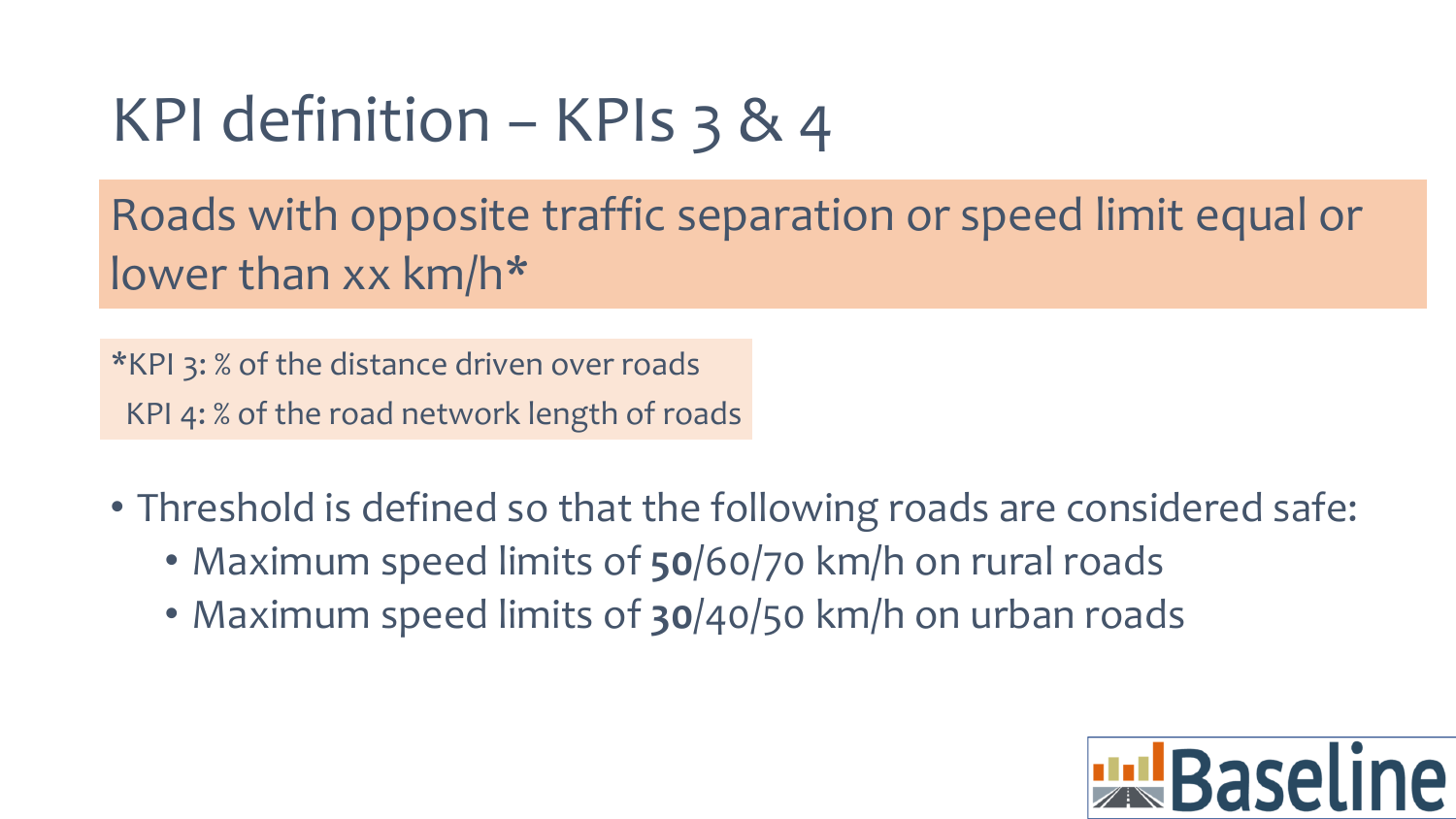## Roads with opposite traffic separation or speed limit equal to or lower than 50/30 km/h (2021)

#### **KPI 3: Rated safe as a percentage of the distance driven**

|                             | <b>Class I</b> | <b>Class II</b> | <b>Regional</b> | <b>Connecting</b> | All public |
|-----------------------------|----------------|-----------------|-----------------|-------------------|------------|
| <b>Criteria</b>             | main roads     | main roads      | roads           | roads             | roads      |
| <b>Separated directions</b> | 45.6%          | 32.9%           | 11.5%           | 1.5%              | 30.7%      |
| Rural 50, urban 30 km/h     | 0.2%           | 0.6%            | 3.6%            | 11.7%             | 2.7%       |
| Total                       | 45.8%          | 33.5%           | 15.1%           | 13.2%             | 33.4%      |

### **KPI 4: Rated safe as a percentage of the road length**

| <b>Criteria</b>             | <b>Class I</b><br>main roads | <b>Class II</b><br>main roads | Regional<br>roads | <b>Connecting</b><br>roads | All public<br>roads |
|-----------------------------|------------------------------|-------------------------------|-------------------|----------------------------|---------------------|
| <b>Separated directions</b> | 14.9%                        | 2.6%                          | 0.5%              | 0.0%                       | 1.9%                |
| Rural 50, urban 30 km/h     | 0.2%                         | 0.6%                          | 2.3%              | 7.0%                       | 5.0%                |
| Total                       | 15.1%                        | 3.2%                          | 2.9%              | 7.0%                       | 6.9%                |

**ELBaseline**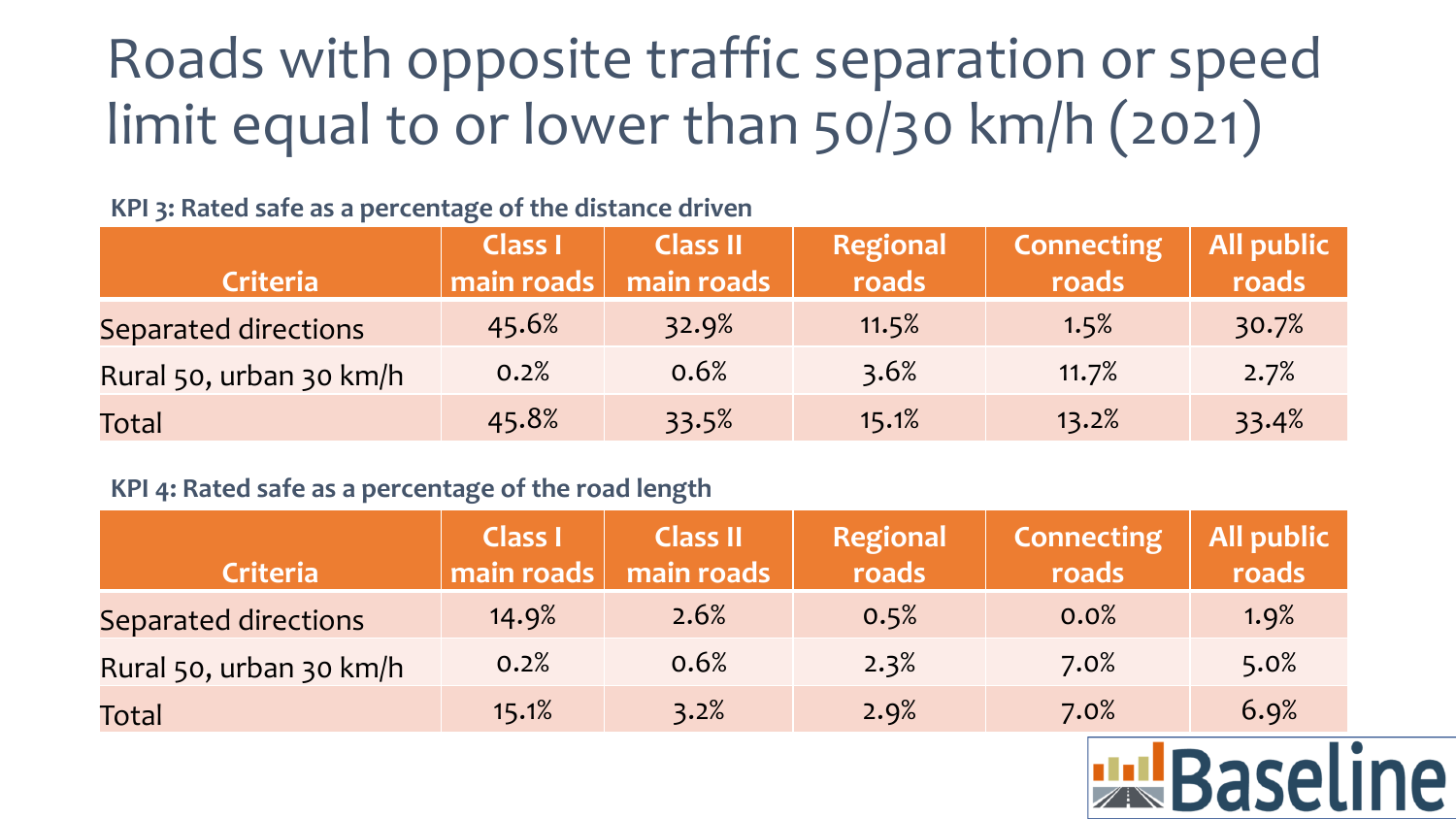### Safe Class I main roads in southern Finland− by separation or speed limit 50/30 km/h Map representations



Source: TARVA tool

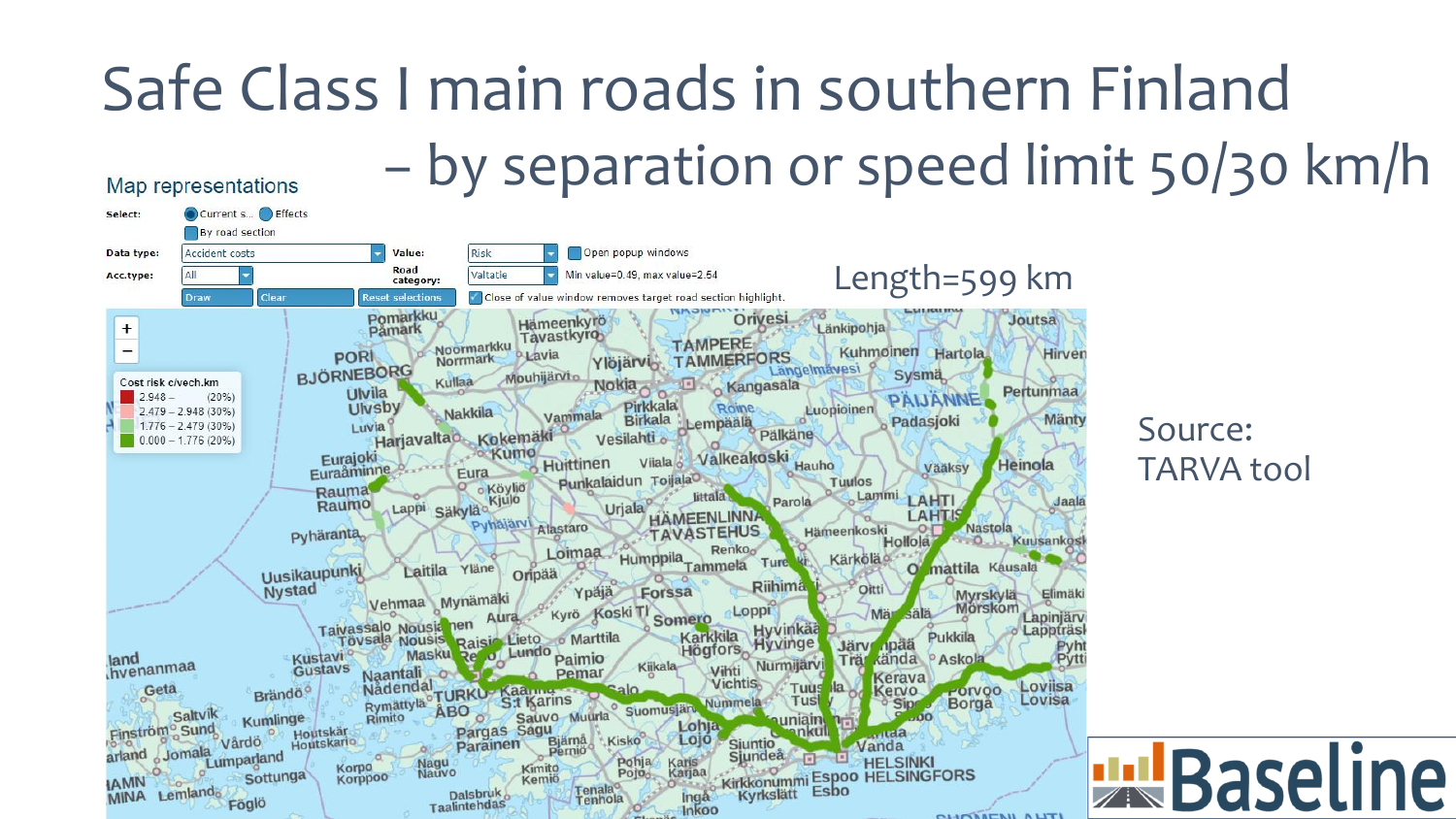## Lessons learned

- Results obtained with accident costs as a criterion do not differ very much to results obtained with separated driving directions and speed limit as criteria
- Share of safe vehicle kilometres is substantially larger than the share of safe road network length
- Data required for analyses is not available from streets and private roads